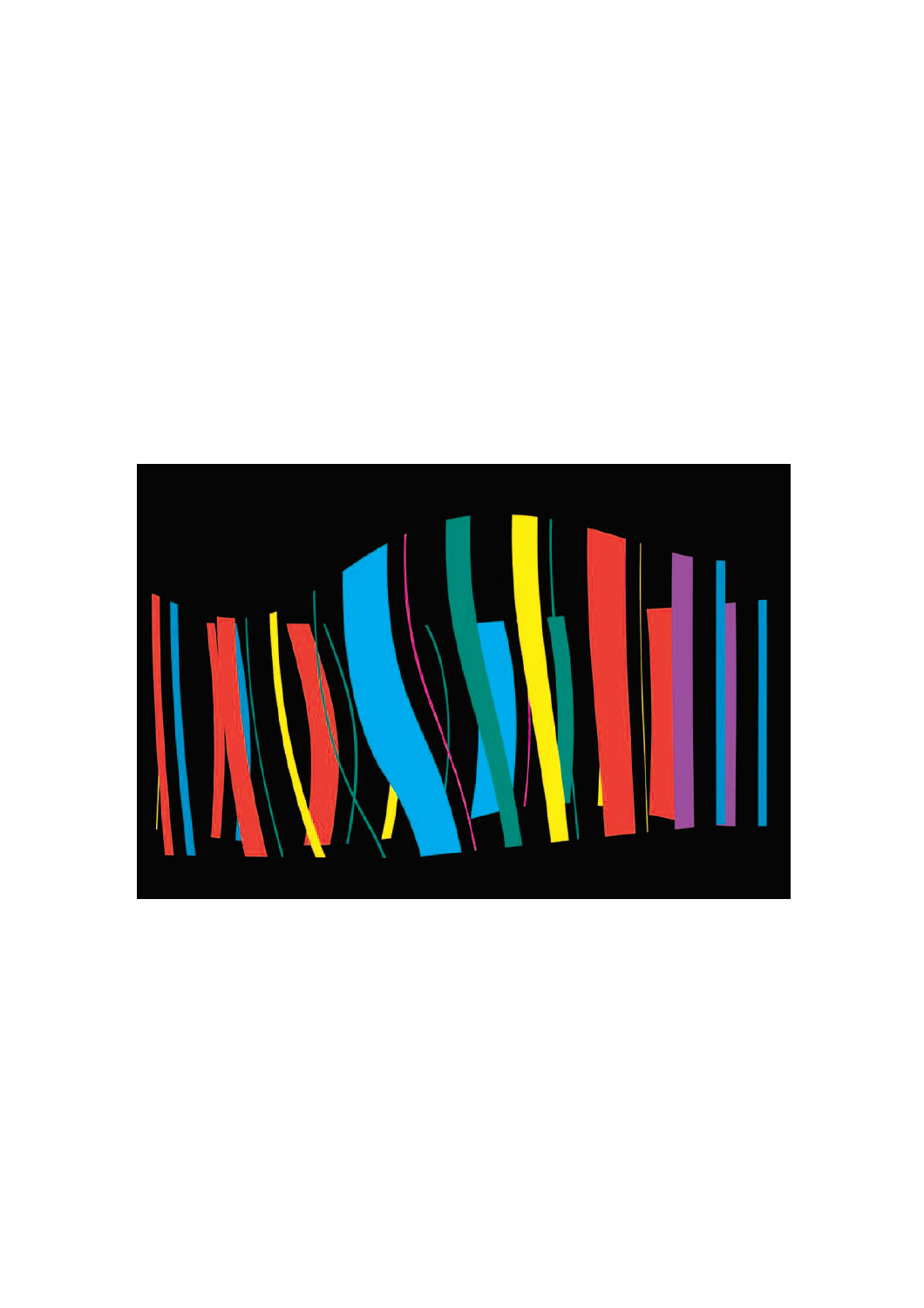## COMPROVISATION

## Friday  $9<sup>th</sup>$  and Saturday  $10<sup>th</sup>$  December 2005 Persistence Works, Sheffield

## Programme: Friday 9<sup>th</sup> December

| <b>Cornelius Cardew</b><br><b>Chris Burn</b><br><b>Michael Finnissy</b> | <i>Treatise</i> (pages 6-15, 1963-7)<br>from ten, two and three (2005)<br><i>Jazz</i> (1976) |
|-------------------------------------------------------------------------|----------------------------------------------------------------------------------------------|
| <b>Christian Wolff</b>                                                  | A Keyboard Miscellany<br>(selection, 1988-2005)                                              |
| <b>Chris Burn</b>                                                       | pressings and screenings (2005)<br>PREMIERE PERFORMANCE                                      |
| <b>Cornelius Cardew</b>                                                 | Treatise (pages 165-173)                                                                     |

interval

| John Cage      | Variations II (1961)                                    |
|----------------|---------------------------------------------------------|
| Paul Obermayer | Coil (2001)                                             |
| Mick Beck      | Not Just a Load of Balls (2005)<br>PREMIERE PERFORMANCE |
| Simon H Fell   | <b>Composition No.73: Thirteen New</b>                  |
|                | <b>Inventions (2005) PREMIERE PERFORMANCE</b>           |

## Programme: Saturday 10<sup>th</sup> December

A programme of mixed ensemble improvisations, featuring *Martin Archer* (saxophone, bass clarinet, bass recorder), *Mick Beck* (bassoon, saxophone), *Chris Burn* (piano), *Steve Chase* (guitar), *Simon H Fell* (bass), *John Jasnoch* (guitar), and *Philip Thomas*  (piano)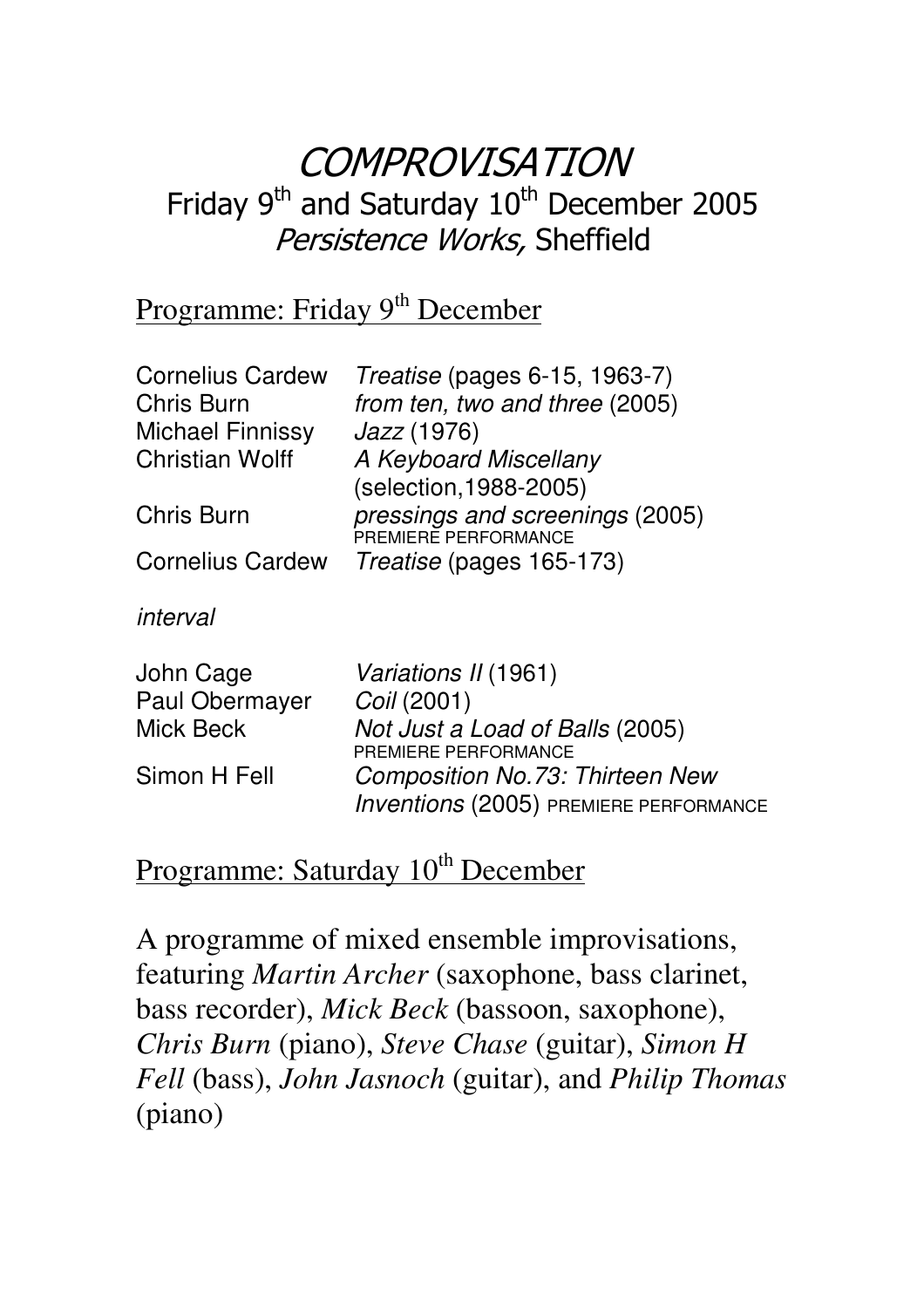My musical experience, my education and training, and my work is founded upon notated music – the score. Associated with this is the world of so-called classical and 'contemporary classical' music, with its baggage of musical and professional hierarchies, competitions, the preservation of work, and the deification of the great 'masters' (Bach, Mozart, Beethoven through to Stravinsky, Schoenberg, Boulez).

Yet over the last ten years some of my most treasured and significant musical experiences have come about in concerts of what is commonly termed 'free improvisation'. One day in particular marked a turning point: the one and only occasion in my life when I entered a competitive event as a pianist was nine years ago, in London. I found it a very uncomfortable and disheartening experience and vowed never to enter such an event again, and even contemplated giving up music. After wandering fairly aimlessly around the city I chanced upon a Mondrian exhibition at the Tate and felt deeply moved by the simplicity and originality of his late works in particular. I walked out of the exhibition feeling cleansed of the experience earlier in the day. That evening I attended a concert given by the seminal improvisation group AMM at *The Spitz*, in a dark, smokey upstairs room. An eighty-minute wash of sound, utterly engaging throughout, with each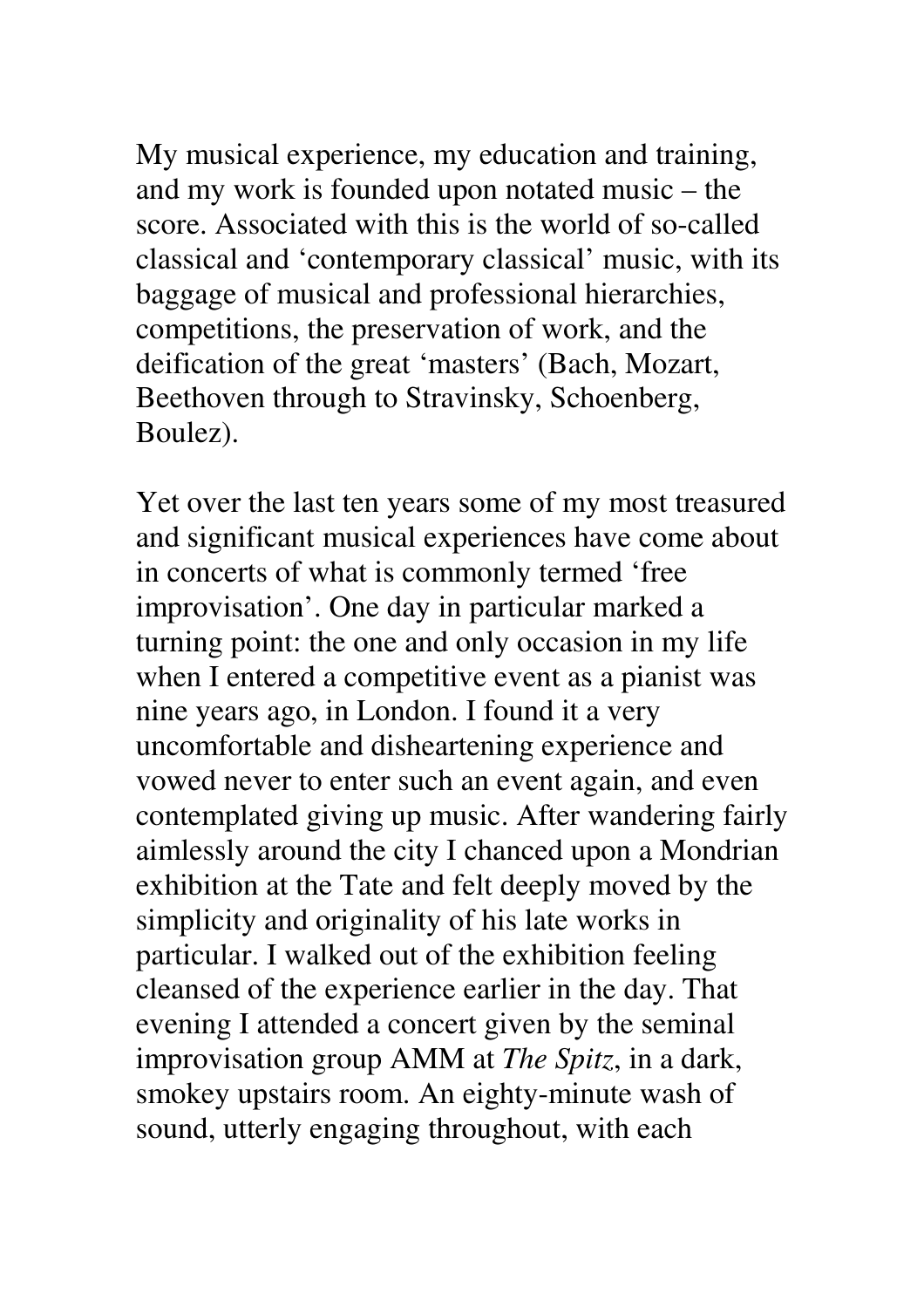moment so beautifully articulated led me to conclude that this, in total contrast from that morning's event, was where I belonged as a musician.

Since then I have encountered the exhilarating and affirming musics of Derek Bailey, John Butcher, Evan Parker, Cecil Taylor and many many others. The musicians featured in these two concerts, as composers and/or players, have all been influential to my development as a musician. In particular, the efforts of Martin Archer, Mick Beck and John Jasnoch, amongst others, have been fundamental to the continuation of improvised music concerts in Sheffield and I owe them a great deal.

Some of the characteristics of improvised music which I find so refreshing are: the immediacy of the moment; the risk-taking; impermanence; the involvement of noise and environmental sounds; and the humour. Furthermore, the combination of being true to oneself, allowing others to be true to themselves, and still allowing the possibility of change, of furthering one's own technique, taste and style through the experience of playing with others, are values I hold dear.

However, I know that for myself I remain primarily a notated music man. The score as a visual object fascinates me, and the possibilities for notation as a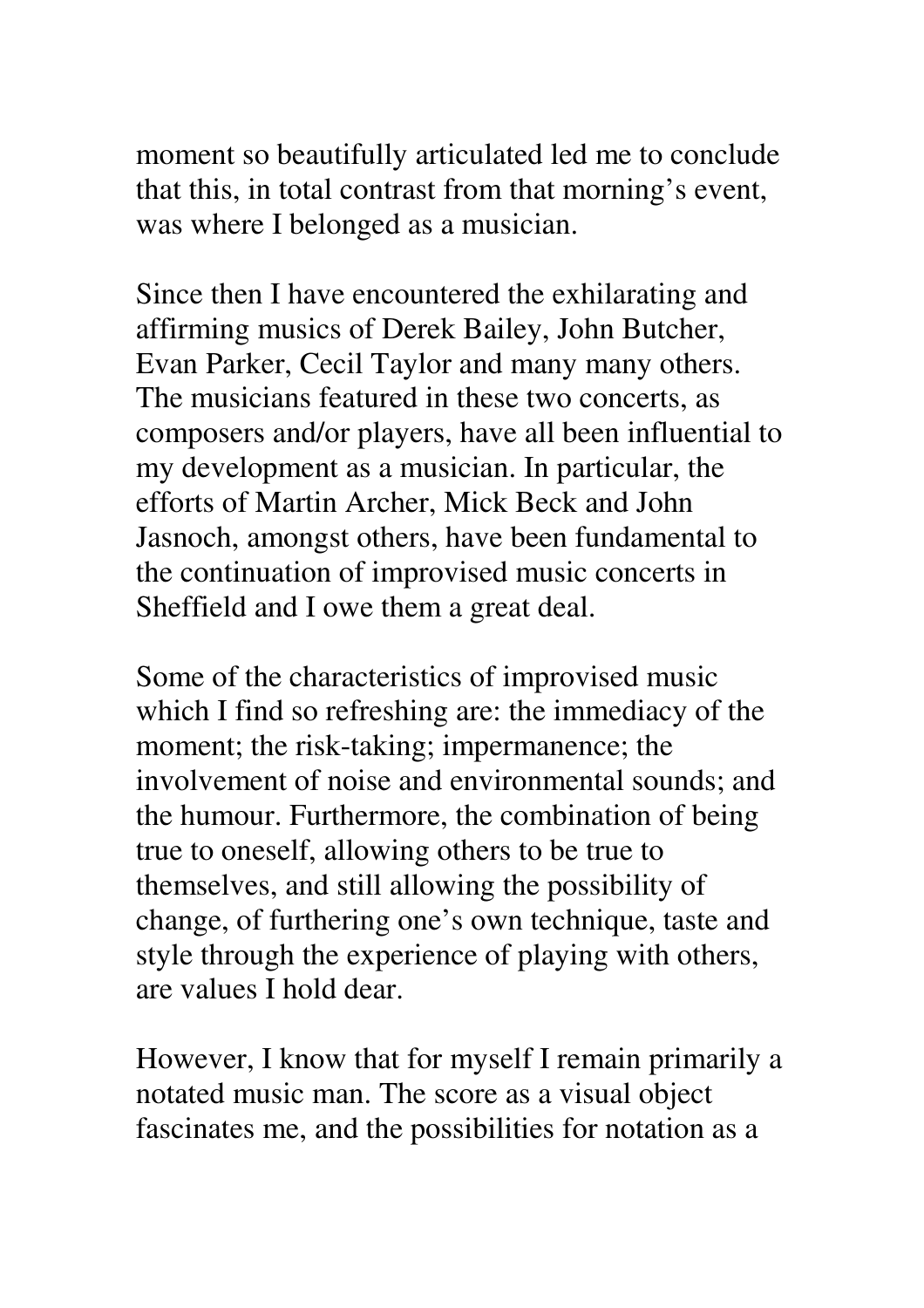prescription for action seem inexhaustible. I relish new scores arriving in the post and the opportunities to engage with different methods, styles, and layouts of notating music. I fundamentally disagree with Eddie Prévost, a founding member of AMM, who, in his book *No Sound Is Innocent<sup>1</sup>* , rails against the hierarchical contract between composer and performer and the presumed negation of performer creativity that the striving for a honed and perfected realisation creates. I accept that such a situation can, and probably frequently does, arise, and I consider Prévost's book to be an important one. But for me, every score represents a dialogue – with the composer, with the notation, with my instrument and my technique. The composers whose music I most enjoy playing are those who, whether through indeterminate or fully determinate means, approach notation as a creative dialogue with the performer.

So why *Comprovisation*? Put at its simplest, this is a concert of music by musicians whom I admire greatly. I do not intend that the programming will in any way address some kind of debate about the greater merits of either composition or improvisation. Nor do I conceive of this as a 'crossover' event (such occasions generally seem to take out what is best about different musical genres/styles and try to marry what is left as a miserable and flaccid union). The

l

<sup>1</sup> Edwin Prévost *No Sound Is Innocent* (Copula, 1995)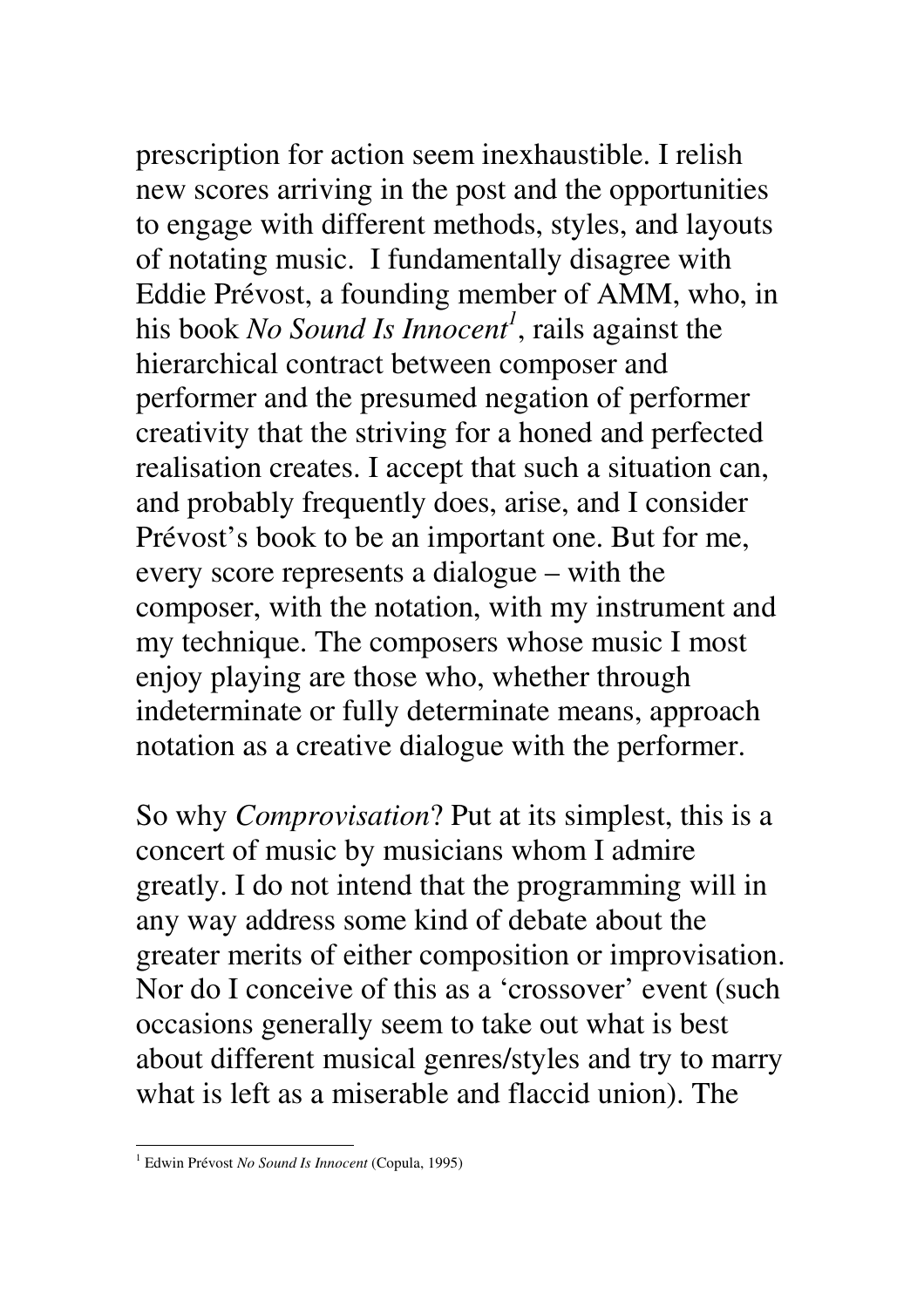programme arises from my love of progressive music, be it improvised or composed.

From the outset I wanted to commission musicians who are perhaps more commonly associated with improvised musics to compose a piece for the concert. I was curious to see how they might tackle writing for a solo instrument, in this case the piano. The results are placed alongside works by composers who have been associated with improvisation or whose works allude to that world in some way. The programme is not, of course, an exhaustive examination of such repertoire – there are innumerable other composers whose works I could have included. Some works are fully notated, others are graphic or verbal in nature. Some allow for considerable spontaneity, whilst others demand lengthy rehearsal. Common to all the works is a spirit of adventure and exploration.

It seems right to begin this programme with music by *Cornelius Cardew*. Cardew did more than anyone in recent times to overcome divides between improvised and notated music. Scores such as Autumn '60 and Material invite the performers to create their own scores (either real or virtual) through elaborate systems and notational devices. Treatise is the endresult of this line of enquiry. It is an entirely graphic

\_\_\_\_\_\_\_\_\_\_\_\_\_\_\_\_\_\_\_\_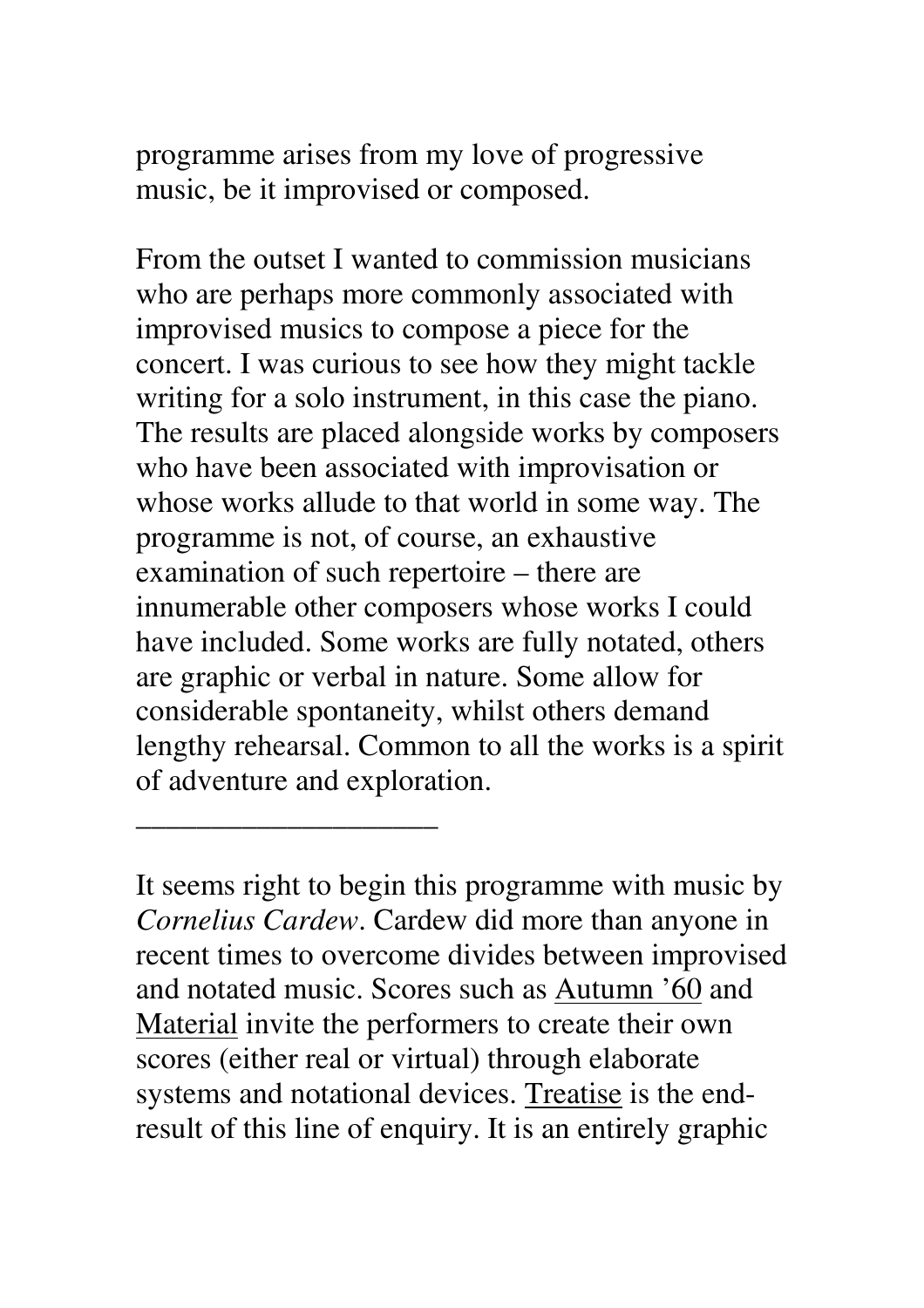193-page score, with no instructions attached. Though a visually stunning work it is not intended as a work to be looked at but to be played. Around the time of writing it, Cardew was a regular member of improvisation group *AMM* and Treatise continues to be a significant reference point for this group of musicians. The guitarist Keith Rowe has likened the physical space in which an improvisation takes place to a 'score', and Treatise can be approached in a similar way, as a focal point for improvisation. Running throughout the work is a horizontal straight line, which in the two realisations this evening is interpreted as a drone.

*Chris Burn*'s from ten, two and three is a transcription for solo piano of improvisations by the legendary guitarist Derek Bailey, taken from his solo recording on the *Incus* label. There are six pieces, drawn from the tracks on the original recording that are listed in the title. The surface simplicity of these pieces may come as a surprise to devotees of Bailey's idiosyncratic playing, but to my ears they reflect the more delicate side of his playing and the influence of Webern. The timbral complexities of the guitar are reflected in a precisely notated use of the pedal.

Jazz by *Michael Finnissy* is the most complex notated piece in this programme, yet the result is at times like that of a wildly ecstatic improvisation. The title refers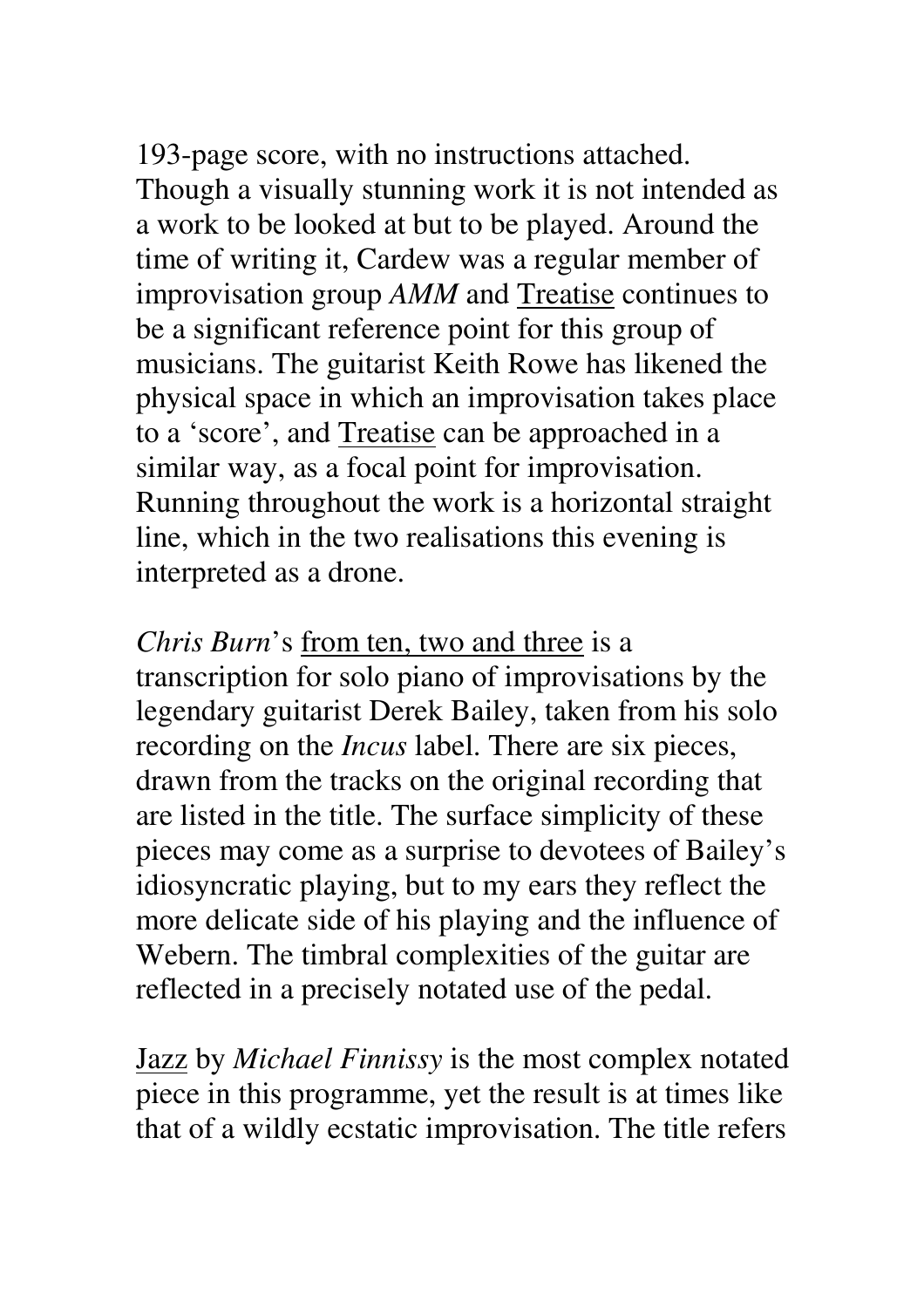not to a type of music ('jazz' as a noun or adjective) but to a way of playing or doing ('jazz' as a verb, i.e. to 'jazz it up'). The music is both reflective of Finnissy's own style of improvisation at the time of its composition (Finnissy was the founder of the Music Department of the London School of Contemporary Dance, for which he would provide regular improvisations) and also a tribute to the world of legendary pianist Jelly Roll Morton. The influence of Cecil Taylor is surely also evident. Though the notation is extreme and demanding, for me its particular value lies in the way it pushes me as a pianist beyond my technique and experience and almost 'beyond myself'. The energy created from the struggle to 'get the notes' is, in my view, impossible to produce in any other way.

*Christian Wolff* has achieved a balance between notation and improvisation comparable to that of Cardew. His music is often characterised by a gamelike structure which relies upon decisions made in the moment of performance. Wolff has played on occasions with AMM and a number of his works (including Edges which will be played during the concert on Saturday) act as catalysts for improvisation. The recent collection of short piano pieces, taken from his Keyboard Miscellany are notated with regard to pitch but only some are precise with regard to duration. Other directions are generally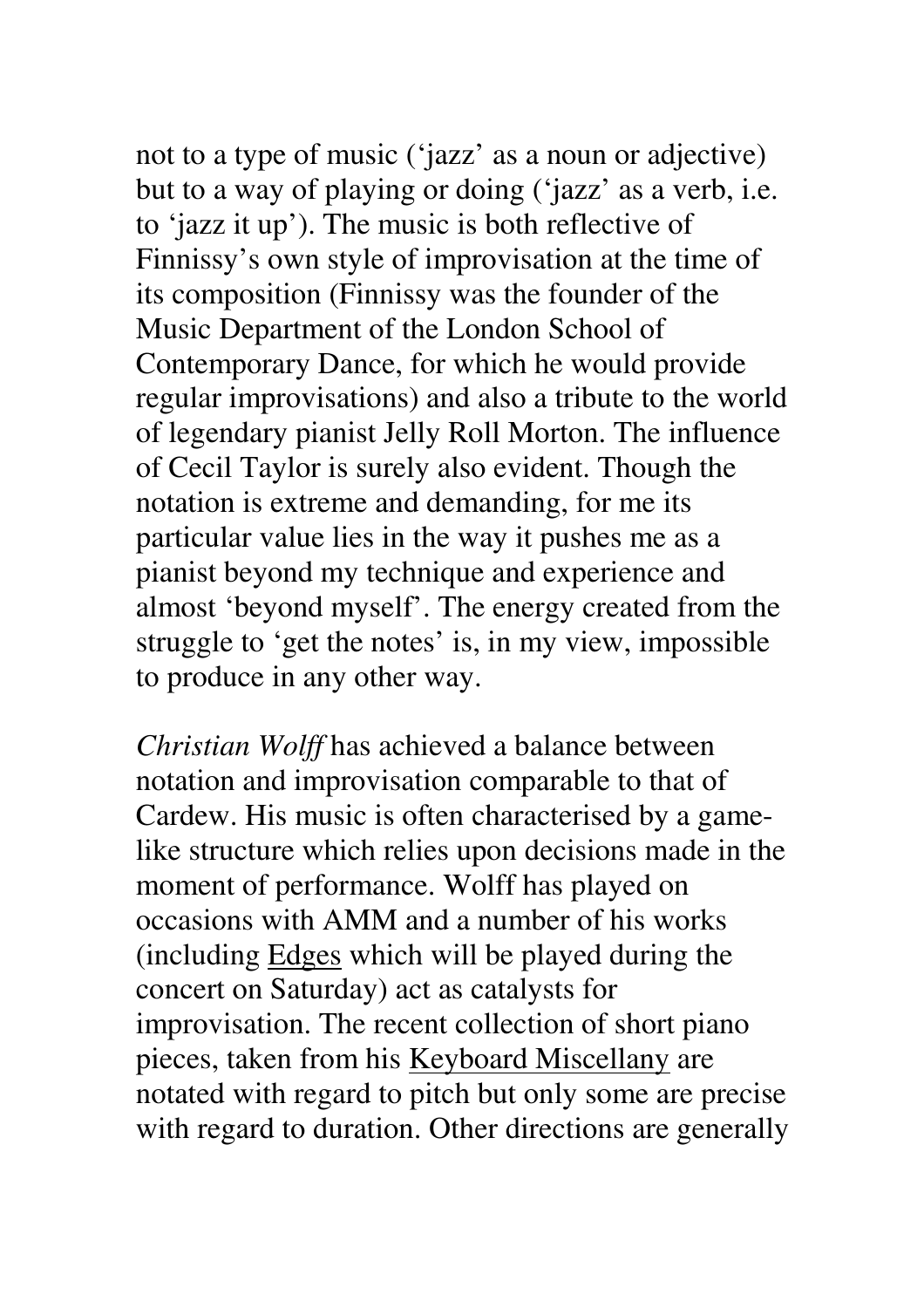left to the performer. These pieces, which are mostly very short, can almost be seen as doodles, or little objects which the composer has seen fit to collect and present very simply as they are.

I first saw and heard *Chris Burn* play in a concert at *Over the Top* (Sheffield's premier venue for radical improvisation involving piano!). I arrived early and the musicians (which I think consisted also of bass and trumpet) were warming up. Chris's piano playing bowled me over, even in just this warm-up, and the tightness and timbral imagination of the group's playing remains vivid in my memory. Discovering that he had composed some piano pieces I was eager to find out more and in 2001 I played two of these pieces at the Mappin Art Gallery.

pressings and screenings is a new work, in four sections, written for tonight's concert. Like the aforementioned piano pieces, the focus of attention is upon the use of the keys rather than the inside of the piano (with the exception of the second section). The resonant capabilities of the piano are explored through use of pedalling and silently depressing notes to allow selected harmonics to be projected. The rhythmic and gestural qualities of the work are improvisatory, jazzy, in feel and exude a brilliance and vivaciousness typical of Chris's own playing.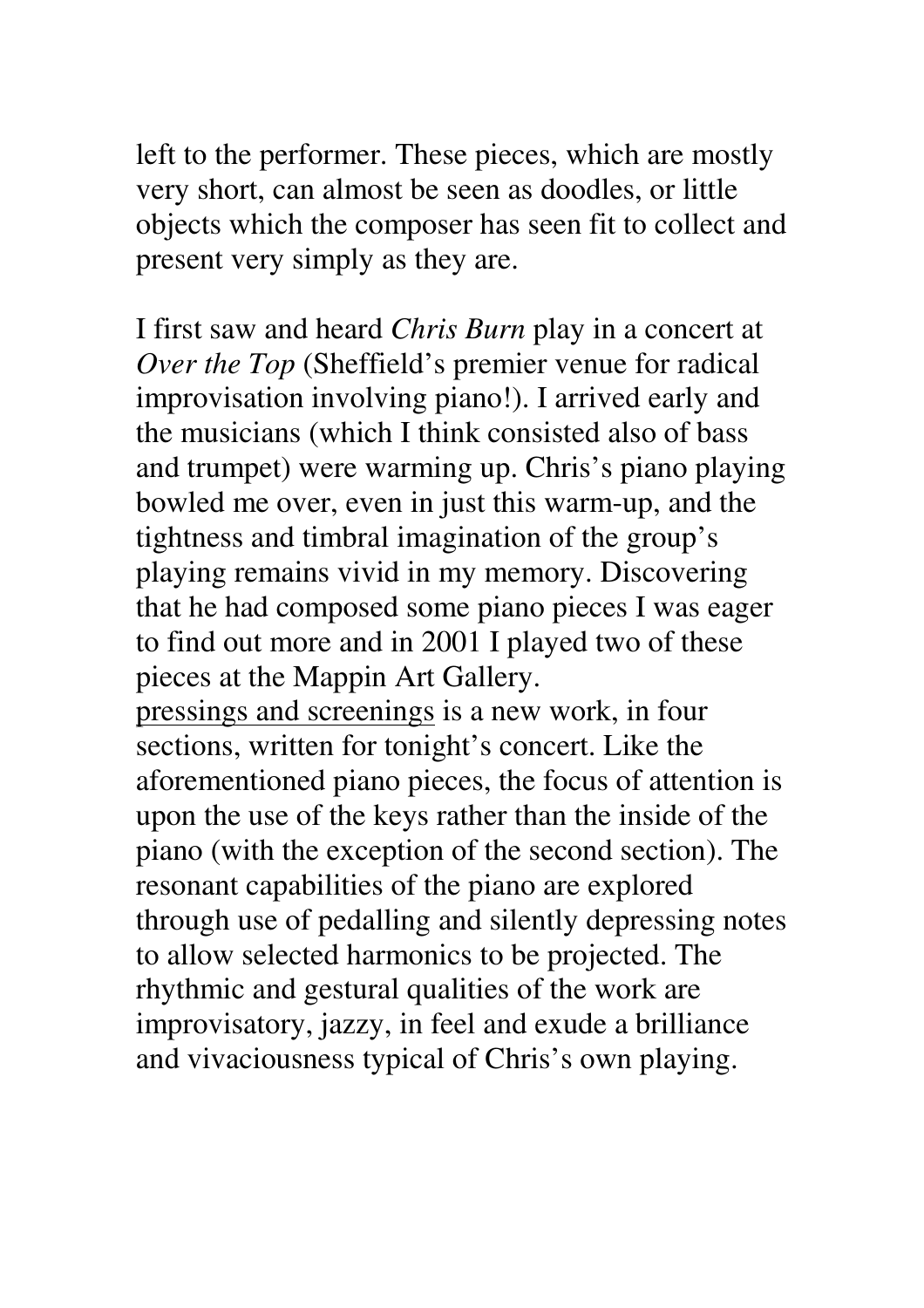Q: why do you compose and why do you improvise? A: during the 1970s/80s i made the transition from being a composer and also a jazz musician to one who was almost exclusivly involved in free improvisation. in the mid 90s i examined ways of piano playing that involved much more keyboard playing - as opposed to, and in addition to inside work. it seemed to me that much of this way of playing could be equally well served by composing as it could by improvising. i have stayed with composing ever since in addition to improvising. for me the composing is very much informed BY improvising. it is for me more difficult to articulate how the composing informs the improvising although i suspect it is doing so - more and more as time goes on. i guess for me one of the ways that this influence is felt is in terms of form/structure/architecture of the music and not so much in material. however i can say this because i have mainly composed pieces for piano, brass and percussion - instruments that i have used as improviser. maybe i should challenge myself and compose a piece for flute or cello. would i draw on my experiences of working with improvising flautists and cellists i have worked with? Chris Burn

*John Cage* was famously against improvisation, believing it to be a forum for self-expression and to be too easy for musicians to rely upon their technique and experience, thus regressive. Cage in his compositions strove to discover new sounds, new combinations of sounds, and new contexts for sounds. It is possible, given the change of aesthetic within improvisation over the last forty years, informed in part by Cage's music and ideas, that he would look more favourably upon improvisation today if he were alive, though I suspect not. His Variations II is less a score than a DIY kit. It consists of eleven transparent sheets, six with a single straight line on, and five with a single 'dot'. The performer is instructed to throw the sheets onto a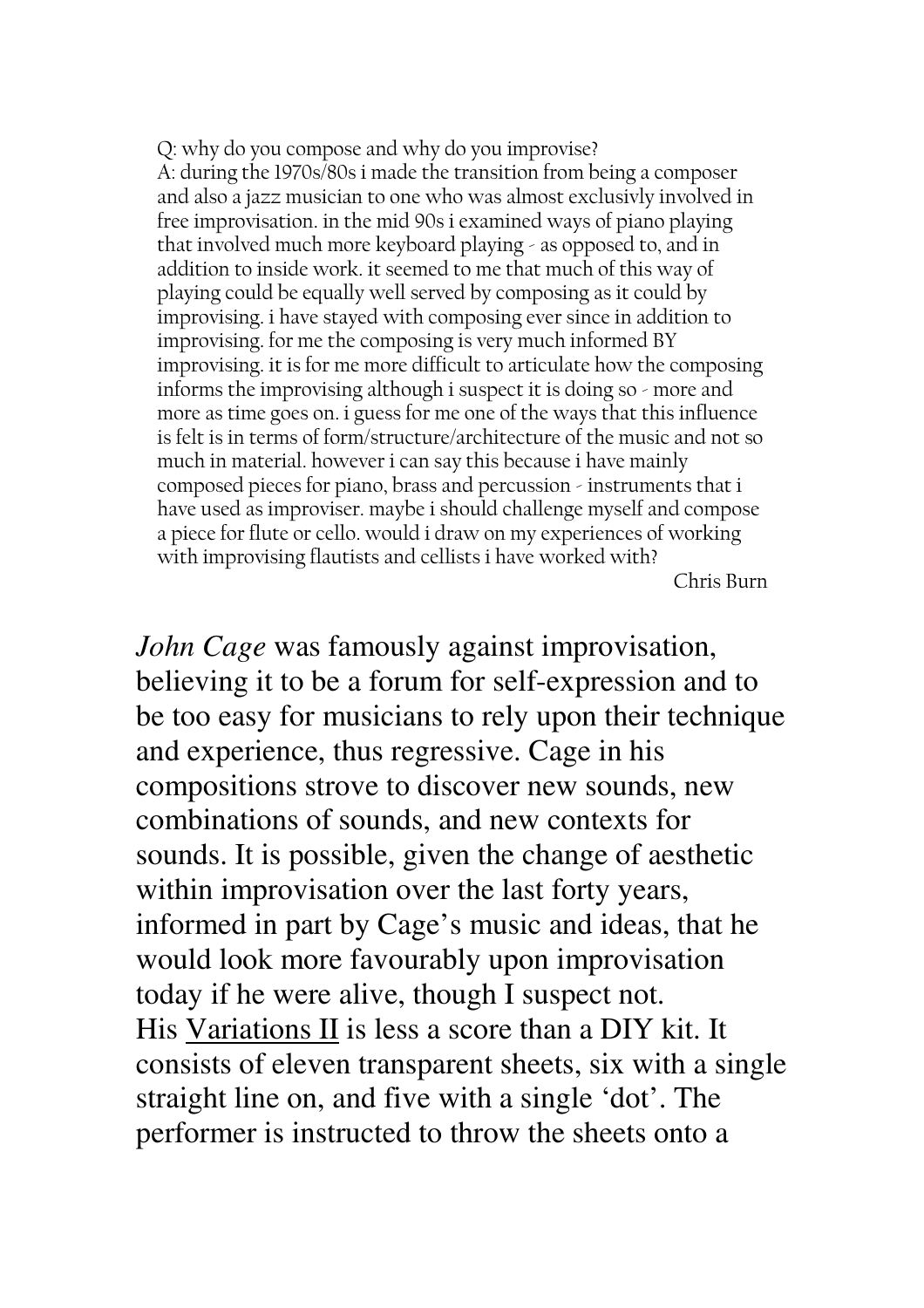surface and take the resulting configuration of lines and dots as the score. Measurements are then made by drawing perpendicular lines from the dots to the lines and assigning parameters to each line, such as time, frequency, amplitude, number of events, etc. It can be played by any instrument or any number of instruments. For this version, I have made seven versions of the score and taken a number of readings from each to create a piece which lasts just over 6 minutes, and explores various methods of producing notes and noises on the piano.

*Paul Obermayer* is a musician known to Sheffield as a member of the band *Bark!*. The spiky, hyperrhythms of Phil Marks on percussion and Paul Obermayer on laptop computer was a highlight of the 'Other Music' series of concert a few years ago. The dryness and vividness of this music is reflected in the piano piece coil.

'Coil is the short fourth section of REDUCTIONS for piano, a projected series of eight interconnected "studies", each using probabilities to modulate serial determinism, and each using the instrument in the absence of an aspect of standard playing technique (modestly, in the case of coil, the sustaining pedal is only fully "rediscovered" at the end). The basic material is a simple (and awkward) polyphonic process generated using matrices of probabilities to continuously vary the "accuracy" or "intensity"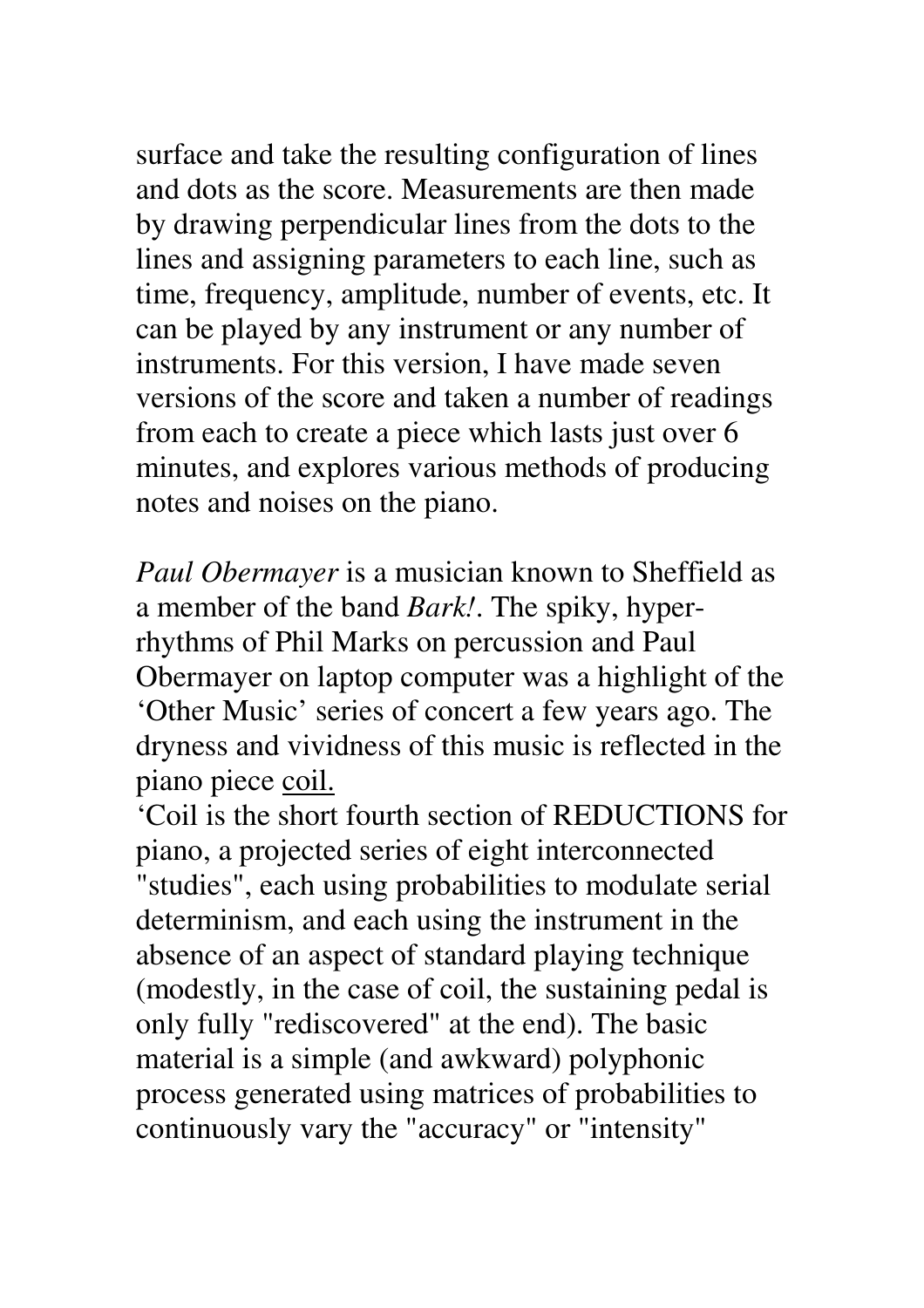of a fundamental serial structure. For this section of REDUCTIONS, however, all such continuous development is suddenly cut off, and this "organic" material is "fossilised", fragmented into cells, and reordered. Three parallel sets of these cells are variously eroded and transposed, and "coiled" round each other to form a multiply-connected space that highlights certain self-similarities due to the underlying (serial) unity but obscures many others remnants of a disintegrated totality, as confusion gives way to frustration... coil is dedicated to Ian Pace.' [PO]

Q: why do you compose and why do you improvise?

A: I improvise because it is the only way I know to produce certain interesting musical phenomena. And I compose for the same reason. But composers cannot be separated from the performers of their music. And the idea that improvisers pluck it all completely spontaneously from nothing is as unhelpful to me as the notion that performers of notated music are simply attempting to "reproduce" composers' scores. In other words, I certainly don't regard the two methodologies as being quite as distinct as these questions imply. There will be plenty of "digging back" in improvisation, as there must be real spontaneity playing notated compositions.

Even so, compositional structuring is arrived at through reflection, planning, and more or less precise temporal coordination; while improvisation structures music primarily through this (apparently) "intuitive", spontaneous activity. But I think it is important to recognise that there is likely to be at least as much "deep structure" in the latter as the former - or, otherwise, that an arbitrary "compositional system" is likely to be at least as incoherent as any intuitive outburst... More generally, these questions might in any case be more precisely phrased in terms of music which is fundamentally structured either before or during performance. The kind of music I want to make requires me to consciously engage with both approaches - and in FURT [electronics-based improvising duo with Richard Barrett] in particular with the ways in which they "interfere" with one another.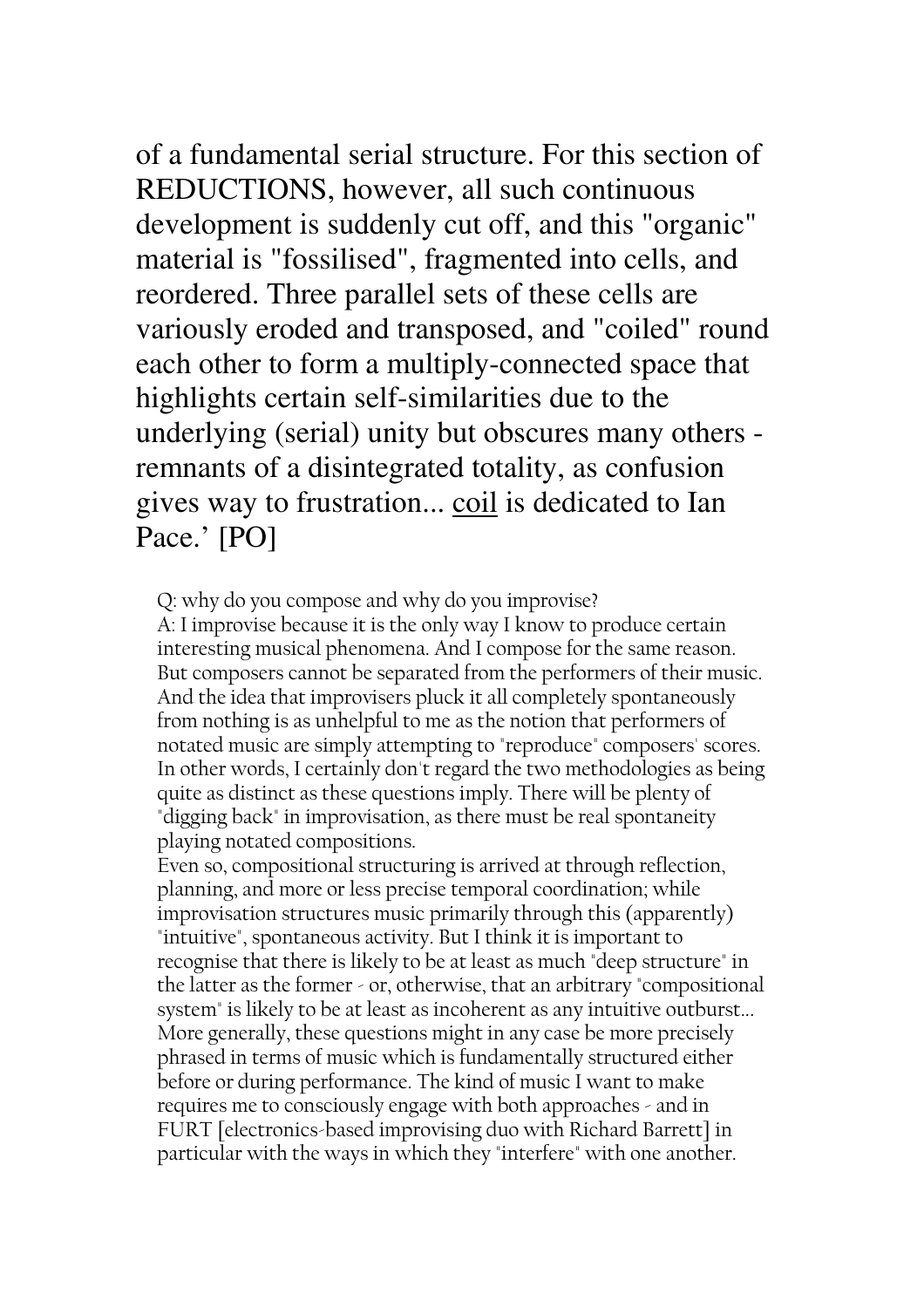*Mick Beck* has been a driving force for improvisation in Sheffield for many years. The first occasion I witnessed his playing was at 'The Grapes' about ten years ago, before his recent discovery of the bassoon. Then he was playing saxophone and accompanying objects. The humour, craziness and virtuosity of his playing was and still is an inspiration. Not Just a Load of Balls captures those very qualities in a singular manner.

*Simon H Fell* is no stranger to Sheffield, familiar to many through his trio with Mick Beck and Paul Hession. His approach to composition, like other composers in this programme, reflects an interest in notated composition and improvisation. A characteristic of a number of his works is a drawing upon the music of the past (recent and not-so-recent) which, combined with other material, forms part of the debris from which we make music.

Composition No. 73: Thirteen New Inventions **'**When Philip Thomas commissioned *Composition No. 73* (as it was to become), it presented a rare and interesting opportunity for me. I have composed solo music only infrequently, as much of my interest in musical performance derives from the communal nature of creative improvisation, and the fluid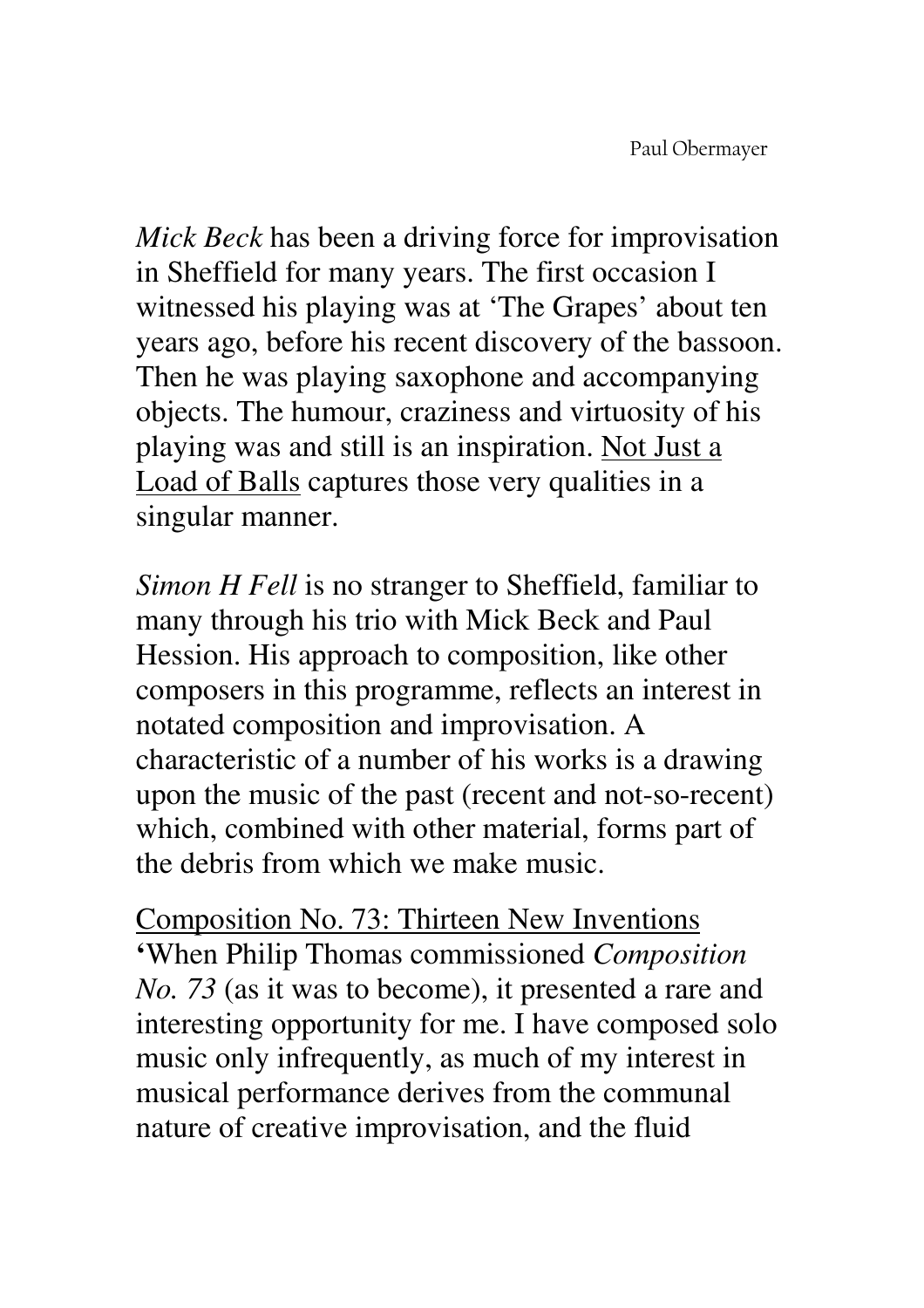interaction of the jazz performance tradition; moreover, the piano itself is an instrument which seems to epitomise the pitch clarity and intonational inflexibility which (at first glance) appears diametrically opposed to fields often explored in my music. But Philip's openness to whatever I wanted to try made the project irresistible.

Whilst there is indeed a considerable literature (even tradition) of extended-technique piano music - where the piano sounds like anything *but* a piano - I decided that I wanted to (attempt to) deal head-on with some of the weighty implications of the Western European solo keyboard literature; for some time I had wanted to write a piece that reflected my love of J. S. Bach's clarity, incisiveness and mathematical architecture, and this began to seem like an ideal opportunity. Thus, whilst I was aware of Philip's keen interest in improvisation, *Thirteen New Inventions* is full of **written notes**.

But it is also full of improvisation – some of it will be Philip's, most of it is mine. Indeed, *Composition No. 73* is subtitled *Improvisations after J. S. Bach*, and over a period of 13 days I immersed myself in Bach's two-part keyboard inventions, each day improvising a different approach to realising a new version of this music. Sometimes these improvisations were conceptual, such as turning the Bach upside down and trying to play it that way (eventually leading to *Invention 1*), or superimposing 2 inventions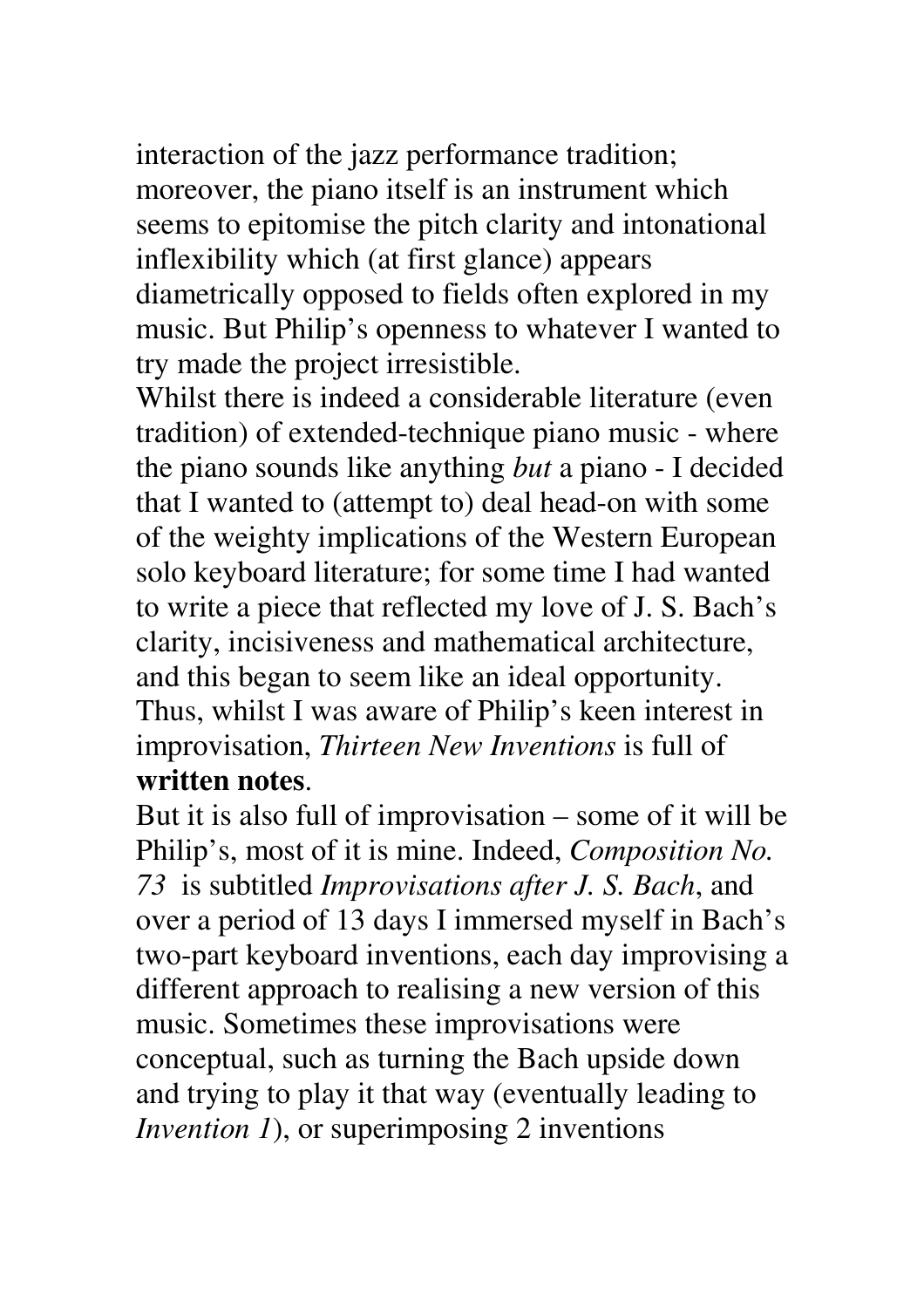simultaneously (*Invention 13*). Sometimes the improvisations were more literal, as I improvised responses to Bach, notating them as I went (*Inventions 4, 9 & 12*); sometimes this extended to setting parameters within which Philip would improvise *(Invention 7*). Some of the pieces involved my forcing errors (improvisations?) in musicscanning software, or using other technological corruptions to 'degrade' or 'pervert' the original (*Inventions 3, 5 & 11*). Sometimes I just let Bach be Bach – almost…

Along the way I've managed to tip my hat to many of my favourite composers-for-piano, including Milhaud, Gerald Barry, Ives, Webern, Stockhausen, Messiaen and Nancarrow…. and given the starting point for this composition, it proved impossible to exclude a fleeting appearance from Jacques Loussier, plus concert-pianist's-dismembered-hand-on-therampage B(ach)-movie classic *The Beast With Five Fingers*. But hopefully the common thread running between these thirteen meditations/reflections on Bach is a sense of spontaneous, free, loving and sometimes wilful personal extemporisation… happening before your very ears.' SHF

Q: why do you compose and why do you improvise?

A: I don't really perceive these two as different things with a clear distinction between them. To me improvisation and composition are labels used by some people (myself included) to signify differing points on a spectrum of creative musical activity involving the summoning, marshalling and/or restraining of sound. Definitions are by no means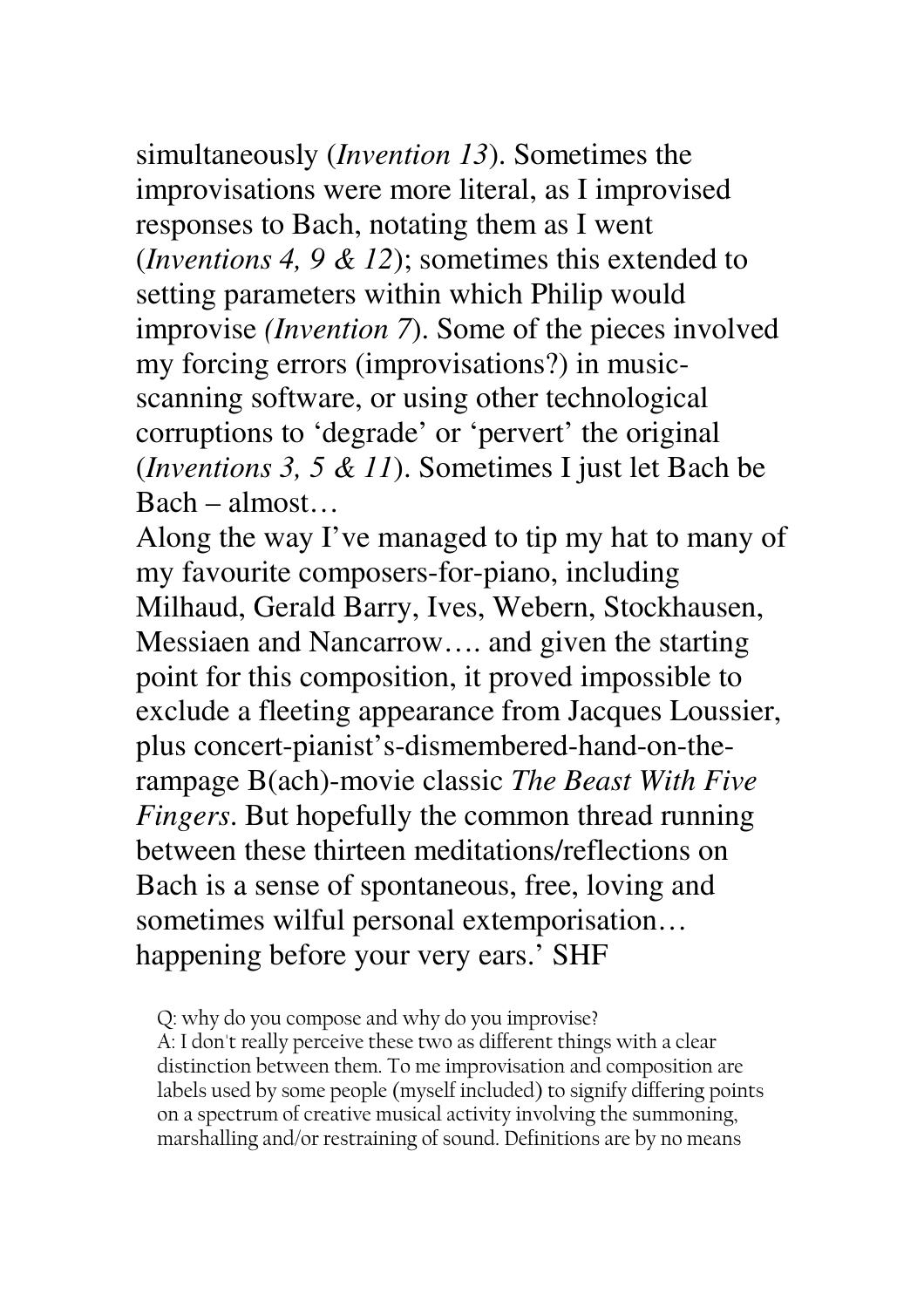clear, and these labels have at least two aspects - the 'objective' one of how much of the performance was predetermined in advance of the start of the performance, and by whom (and indeed to what extent were any instructions observed) - and the 'subjective' one of whether the music sounded improvised or composed, i.e. possessed those qualities which one associates with the archetypes of these states (although improvised music often sounds composed, and composed music sometimes sounds improvised). Having said which it's worth reiterating that these states are different shadings of the same activity performance in real time; my work delights in sliding through the overtones of this spectrum in a free way unconstrained by categorisation. Remember, scores are not performances (or music yet), whilst recordings are outside the real time continuum, although either form may suggest or document music from any point along the spectrum.

Simon H Fell

*Philip Thomas* (b.1972, North Devon) specialises in performing new and experimental music, including both notated and improvised music. His concerts are noted for being both accessible and provocative. He places much emphasis on each concert being a unique event, often addressing an underlying theme or issue. Philip's most recent solo projects have included premiere performances of major new works by Richard Emsley and Christopher Fox; a highly successful three-concert festival of the music of Morton Feldman, alongside three specially commissioned new works by British composers (this took place in October 2002 at the Mappin Art Gallery, Sheffield, and subsequently toured venues across the country); performances of solo music by Lachenmann, Zimmermann and others in Spring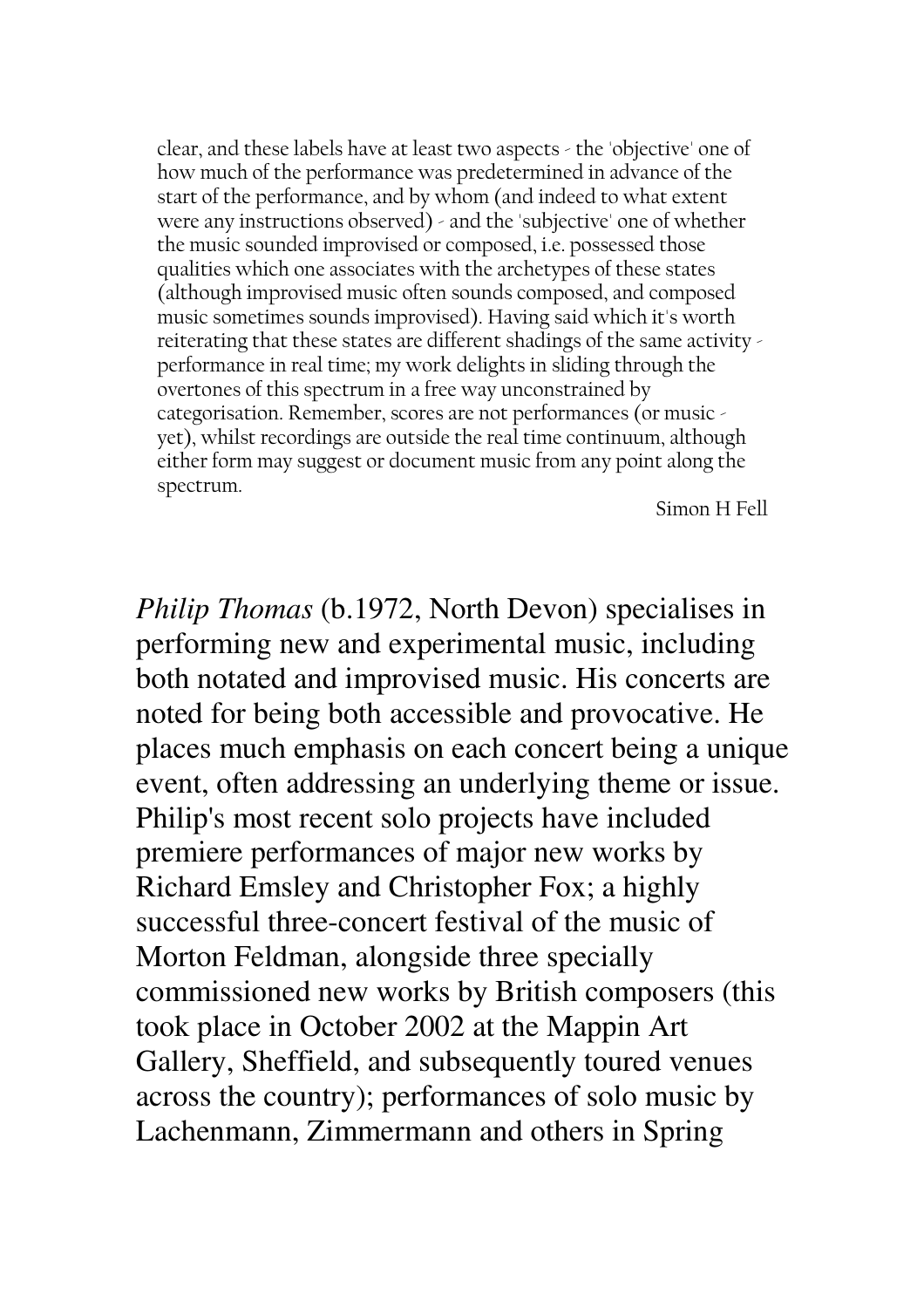2002; and a John Cage and contemporary British composers festival in February 2001, including a number of world and British premieres.

Philip is a regular pianist with leading experimental music group Apartment House. Recent performances with them have included a  $70<sup>th</sup>$  birthday celebration of Christian Wolff's music with the composer at Kettles Yard, Cambridge; a concert at the 2004 Huddersfield Contemporary Music Festival.; a BBC invitation concert featuring the music of Christopher Fox and others; a Brian Ferneyhough workshop at the Huddersfield 2003 Festival; a 'Fluxus-Defluxus' event in Berlin as part of the 'Maerz-musik' festival; a performance in Ghent, Belgium, as part of Ghent's contemporary music series; 2 concerts at the 2002 Huddersfield Contemporary Music Festival, including a major portrait of the music of Christian Wolff, featuring the composer himself in a rare visit to England; a Luc Ferrari/Sylvano Bussotti presentation at the 2002 Hoxton New Music Days; a world premiere by Christopher Fox, broacast on the German radio network WDR and subsequently released on CD, in April 2002, at the Witten Neue Musik Tage, Germany; and a portrait concert of Clarence Barlow at the Hoxton New Music Festival in June 2001, which included two solo works and was subsequently broadcast on BBC Radio 3.